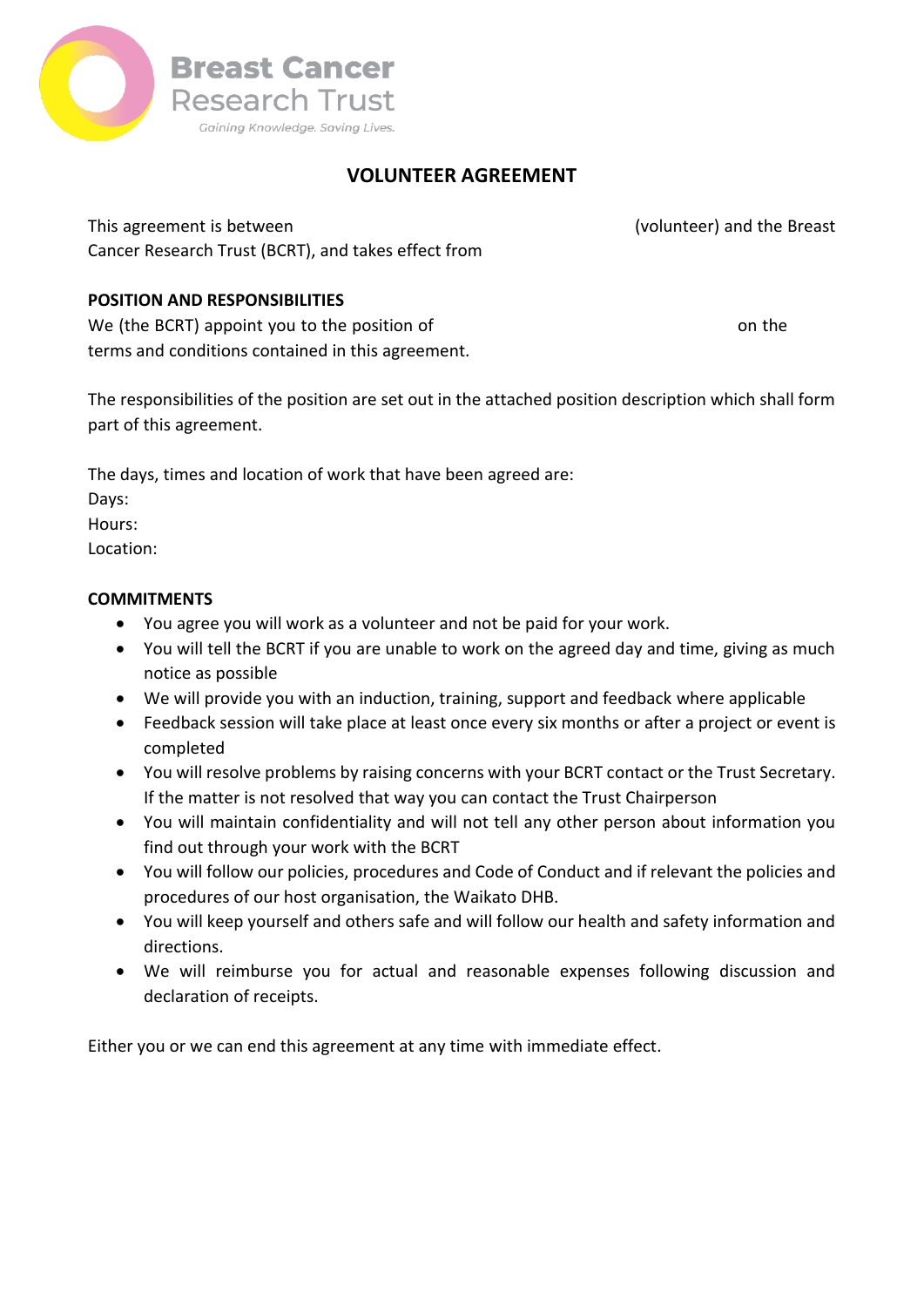# **CODE OF CONDUCT**

The purpose of this Code of Conduct is to inform volunteers the standards of conduct required. Volunteers are expected to act honestly, conscientiously, reasonably and in good faith at all times when carrying out their duties and in their relationships or interactions with other people.

#### **EXPECTED BEHAVIOURS**

At all times, we expect volunteers to:

- Be present at the agreed times and tell us if unable to volunteer
- Carry out duties and responsibilities in a safe, efficient and competent way
- Maintain a good standard of dress
- Comply with lawful and / or reasonable direction, instructions and policies
- Respect the privacy of individuals and only use confidential information for the purposes for which it was intended
- Neither use, not allow the use of, our organisation's property, resources, information, intellectual property or funds other than for authorised purposes
- Maintain the confidentiality of any information obtained while volunteering
- Observe safety procedures including:
- Keeping yourself and others safe at all times
- Notifying the organisation about hazards or potential hazards in the working environment
- Notifying the organisation about any accident, incident or property damage
- Comply with New Zealand laws

#### Volunteers will not:

- create any liability for our organisation without authorisation
- act in a way that may bring our organisation into disrepute (including use of email, social media and other internet sites, engaging with media etc.)
- seek or accept any offers, gifts, rewards or benefits unless agreed to by a member of BCRT
- engage in any activity that may or causes physical or mental harm of another person (such as verbal abuse, physical abuse, assault, sexual or racial harassment, bullying, safety of yourself and others)
- be affected by alcohol, medication or non-prescription drugs while volunteering
- provide a false or misleading statement, declaration or claim
- falsify or change any documents or records
- engage in any activity that may damage our property
- have unauthorised possession of property belonging to anyone else
- engage in a criminal activity in our workplace.

#### **CONFIDENTIALITY**

Volunteers will not:

- use for their own benefit or gain or that of any other person, firm or company, any confidential information belonging to the BCRT
- directly or indirectly reveal or cause to be revealed to any third party confidential: